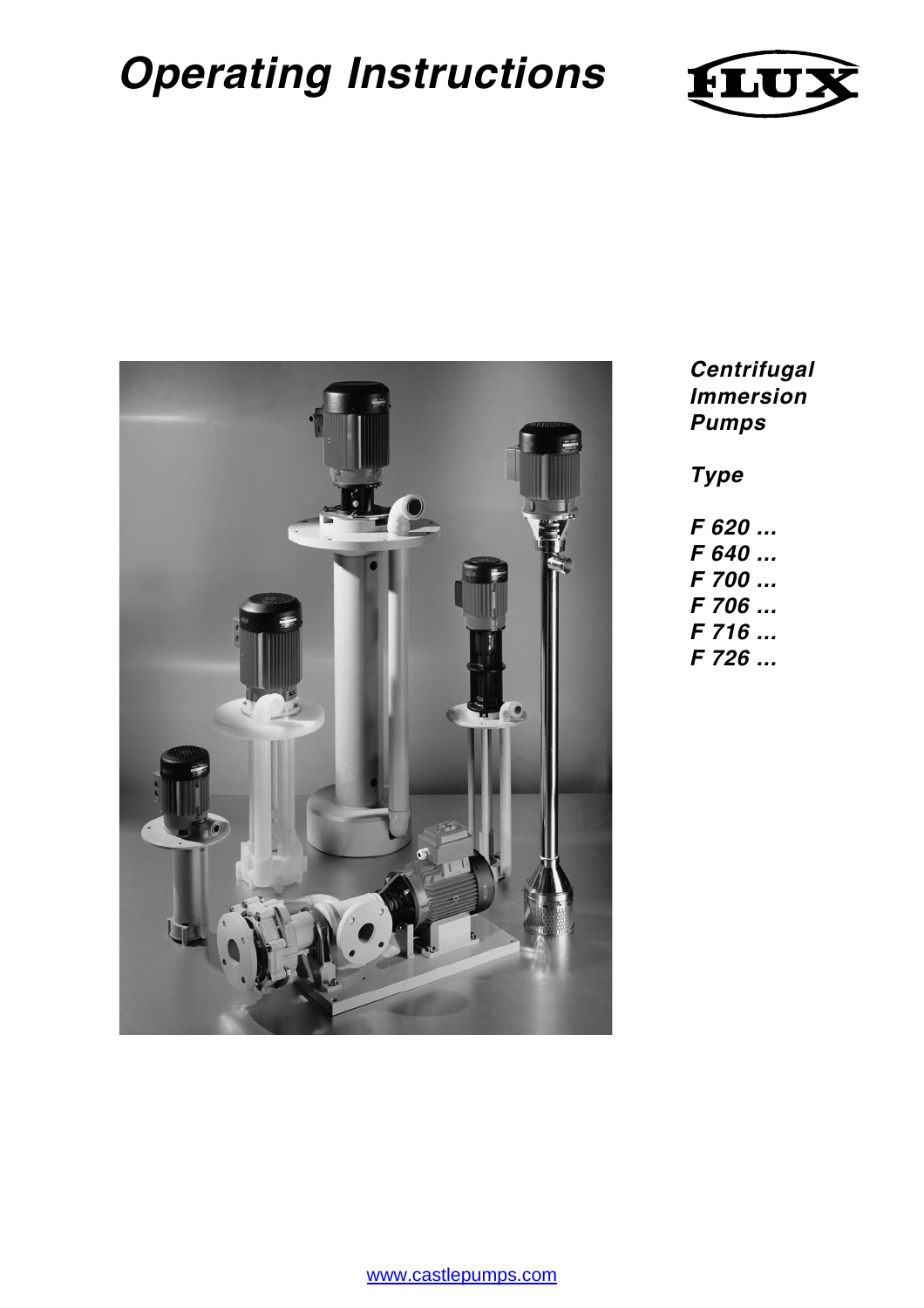#### FLUX-GERÄTE GMBH



#### EG-Konformitätserklärung

#### **EC Declaration of Conformity**

#### Déclaration de Conformité CE

Hiermit erklären wir, dass die Bauart der FLUX Tauchkreiselpumpen, bestehend aus einem Elektro- oder Druckluftmotor und einer Pumpe in verschiedenen Werkstoffen und Ausführungen, die gemeinsam eine Maschine bilden, in der gelieferten Ausführung folgenden einschlägigen Bestimmungen entspricht.

We herewith confirm that the construction of FLUX Vertical Centrifugal Immersion Pumps consisting of an Electric or Compressed Air Motor and a Pump of different materials and versions, which form together a machine, corresponds to the following EC-rules:

Nous confirmons que la construction des Pompes Centrifuges Verticales à Immersion FLUX, se composant d'un moteur électrique ou pneumatique et d'un corps de pompe de matériaux et versions différents, l'ensemble formant une machine. est conforme aux dispositions règlementaires suivantes:

| (1) EG-Richtlinie Maschinen      | <b>EC Machinery Directive</b>         | <b>Directive CE Machines</b>     |
|----------------------------------|---------------------------------------|----------------------------------|
| 98/37/EG                         | 98/37/CE                              | 98/37/CE                         |
| (2) EG-Niederspannungsrichtlinie | <b>EC Low Voltage Directive</b>       | <b>Directive CE Bas Voltages</b> |
| 73/23/EWG                        | 73/23/EEC                             | 73/23/CEE                        |
| 93/68/EWG (1. Änderung)          | 93/68/EEC (1 <sup>st</sup> Amendment) | 93/68/CEE (1ère Modification)    |

Bei den nachstehend aufgeführten Typen gelten die jeweils genannten Richtlinien: The directives mentioned apply to the following types: Les directives mentionnées s'appliquent aux types suivants:

Motoren / Motors / Moteurs:

Drehstrommotoren  $0,25 - 7,5$  kW  $(1)-(2)$ Three-phase motors Moteurs triphasés

Druckluftmotoren FPM 2 Ex (1) FPM  $4 Ex (1)$ Compressed air motors Moteurs pneumatiques FPM  $6 Ex(1)$ FPM  $8 Ex(1)$ 

Maulbronn, 21.05.2002

**GMBH** Geschäftsführer

Pumpen / Pumps / Pompes:

| F 620(1)    |               |
|-------------|---------------|
| $F$ 630 (1) |               |
| F 640 (1)   |               |
| F 700 (1)   |               |
| F 706 (1)   |               |
|             | F 716 (1)-(2) |
| F 726 (1)   |               |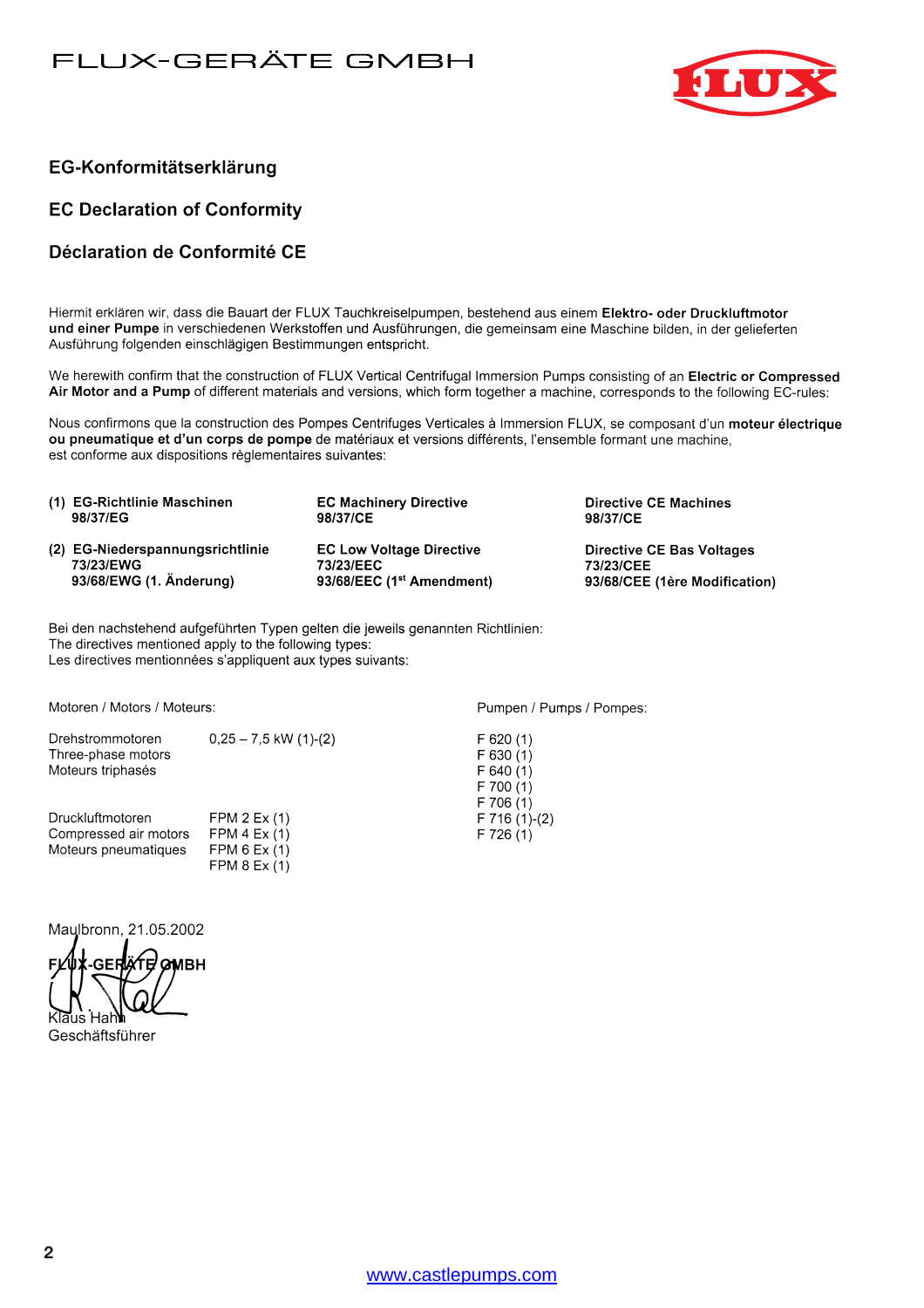## **Table of Contents**

| <b>EC-Declaration of Conformity</b>                                                                                                                                                                                                                      | Page<br>2                                                   |
|----------------------------------------------------------------------------------------------------------------------------------------------------------------------------------------------------------------------------------------------------------|-------------------------------------------------------------|
| <b>FLUX Centrifugal Immersion Pumps</b><br>- Pump types<br>- Temperature limitations<br>- Type codes                                                                                                                                                     | 4<br>5<br>5                                                 |
| <b>Safety instructions</b><br><b>Storage</b><br>Use in hazardous areas                                                                                                                                                                                   | 6<br>6<br>6                                                 |
| <b>Mounting instructions</b><br>Cleaning<br>Repair                                                                                                                                                                                                       | $\overline{7}$<br>$\overline{\mathbf{7}}$<br>$\overline{7}$ |
| Centrifugal Immersion Pump, version with support tube, with open conical impeller<br>Type F 620 S-15, F 620 S-30<br>Type F 640 PP-15, F 640 PP-30                                                                                                        | 8<br>8                                                      |
| Vertical Centrifugal Immersion Pump, version with support tube, with closed centrifugal impeller<br>Type F 640 PP-15Z, F 640 PP-30Z<br>Type F 640 PP-185, F 640 PVDF-185                                                                                 | 8                                                           |
| <b>Centrifugal Pump for horizontal use</b><br>Type F 620 S-30 TR, F 640 PP-30 TR, F 640 PP-230 TR                                                                                                                                                        | 9                                                           |
| Centrifugal Immersion Pump, version with support tube<br>Type F 700 PP-230, F 700 PVDF-230                                                                                                                                                               | 10                                                          |
| Variation in length depending on the temperature                                                                                                                                                                                                         | 10                                                          |
| Centrifugal Immersion Pump, version with support tube<br>Type F 706 PP1-135, F 706 PP1-185, F 706 PP1-230, F 706 PP1-350                                                                                                                                 | 11                                                          |
| Centrifugal Immersion Pump, version with support tube<br>no bearings nor seals in contact with the liquid<br>Type F 716 PP1-115, F 716 PP1-135, F 716 PP1-185, F 716 PP1-230,<br>Type F 716 PVDF1-115, F 716 PVDF1-135, F 716 PVDF1-185, F 716 PVDF1-230 | 11                                                          |
| Centrifugal Immersion Pump, version with support bars<br>no bearings nor seals in contact with the liquid<br>Type F 716 PP2-115, F 716 PP2-135, F 716 PP2-185, F 716 PP2-230,<br>Type F 716 PVDF2-115, F 716 PVDF2-135, F 716 PVDF2-185, F 716 PVDF2-230 | 11                                                          |
| Centrifugal Immersion Pump, version with support bars<br>no bearings nor seals in contact with the liquid<br>Type F 726 PP2-115, F 726 PP2-135, F 726 PP2-185, F 726 PP2-230,<br>Type F 726 PVDF2-115, F 726 PVDF2-135, F 726 PVDF2-185, F 726 PVDF2-230 | 11                                                          |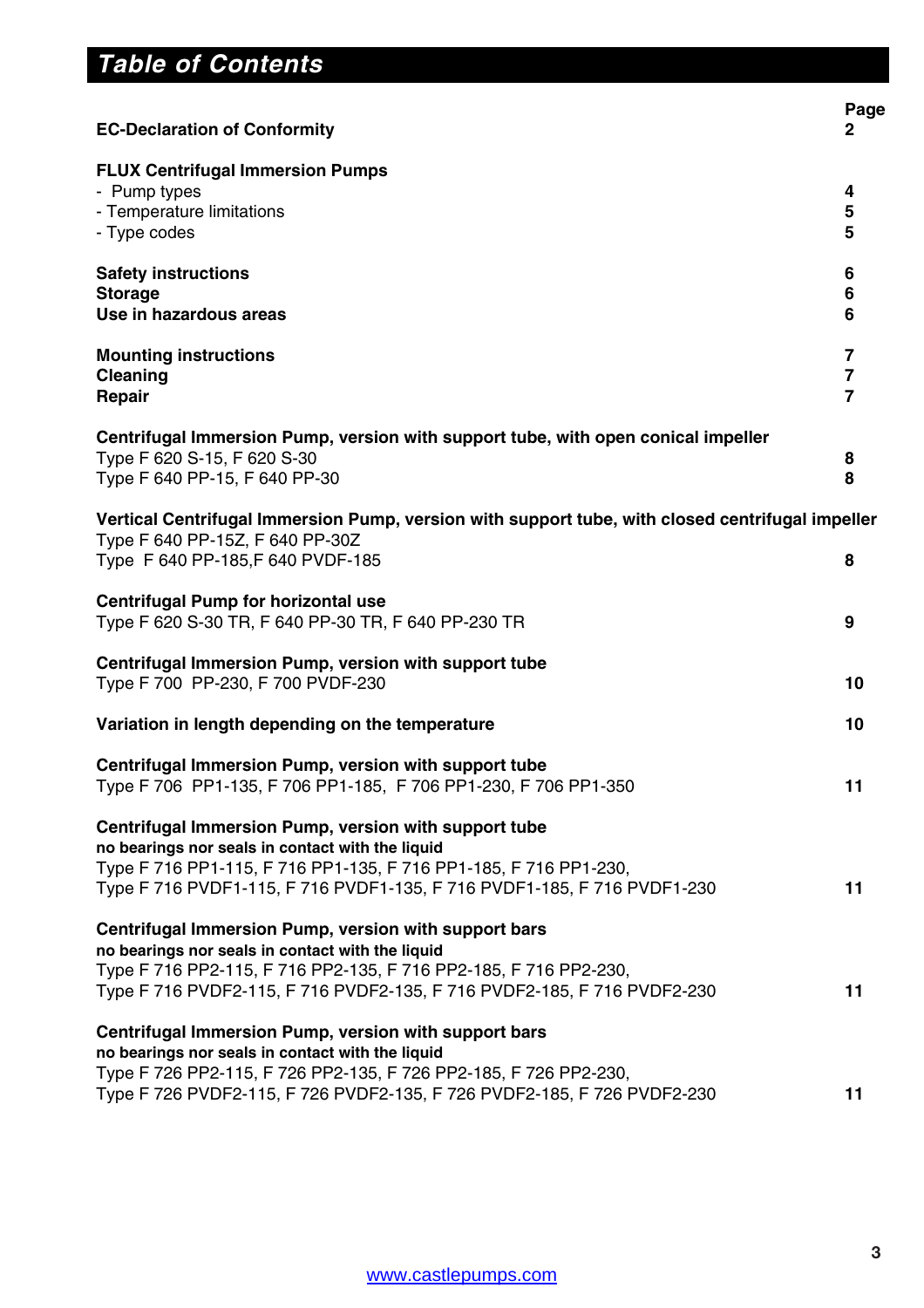# **Centrifugal Immersion Pumps**

### **Pump types :**

| <b>Type</b>       |                           | <b>Design</b>             |                                           |                                           | <b>Drive Motor</b>                                |                                             |                    |                                              |                                         | <b>Type of bearing</b>                    |                   | <b>Pump Type</b>                              |                            |                                                            |                                                                                                                                                                 |
|-------------------|---------------------------|---------------------------|-------------------------------------------|-------------------------------------------|---------------------------------------------------|---------------------------------------------|--------------------|----------------------------------------------|-----------------------------------------|-------------------------------------------|-------------------|-----------------------------------------------|----------------------------|------------------------------------------------------------|-----------------------------------------------------------------------------------------------------------------------------------------------------------------|
|                   | version with support tube | version with support bars | consisiting of an inner<br>and outer tube | standard-dimensioned<br>three-phase motor | integral three-phase motor<br>with extended shaft | standard three-phase motor<br>with pedestal | nominal speed      | kW-rating                                    | lubricated permanently<br>shaft bearing | lubricated by the liquid<br>shaft bearing | free-flying shaft | in contact with the liquid<br>mechanical seal | suitable for dry operation | (operating time exceeding 4 h/day)<br>continuous operation |                                                                                                                                                                 |
| F 620             | X                         |                           | X                                         | X                                         |                                                   |                                             | 2850 rpm           | 0,75 kW to 4,0 kW                            | X                                       |                                           |                   | $\boldsymbol{X}$                              | No                         | No                                                         | F620 S - 15<br>F620 S - 30<br>F 620 S - 30 TR                                                                                                                   |
| F 640             | X                         |                           | X                                         | X                                         |                                                   |                                             | 2850 rpm           | 0,75 kW to 4,0 kW                            | X                                       |                                           |                   | $\boldsymbol{X}$                              | No                         | No                                                         | F640 PP-15<br>F640 PP - 15Z<br>F640 PP-30<br>F640 PP - 30 Z<br>F 640 PP - 30 TR<br>F 640 PP/PVDF - 185<br>F 640 PP - 230 TR                                     |
| F 700             | X                         |                           | X                                         | X                                         |                                                   |                                             | 2850 rpm<br>1450 / | 0,75 kW to 4,0 kW                            | X                                       |                                           |                   | X                                             | No                         | No                                                         | F 700 PP - 230<br>F 700 PVDF - 230                                                                                                                              |
| F 706             | X                         |                           |                                           | X                                         |                                                   |                                             | 2850 rpm<br>1450/  | 37 kW to 5,5 kW<br>ර                         |                                         | X                                         |                   |                                               | No<br>Yes                  |                                                            | F 706 PP1 - 135<br>F 706 PP1 - 185<br>F 706 PP1 - 230<br>F 706 PP1 - 350                                                                                        |
|                   | X                         |                           |                                           |                                           | X                                                 |                                             |                    |                                              |                                         |                                           | X                 |                                               | Yes                        | Yes                                                        | F 716 PP1 - 115<br>F 716 PP1 - 135<br>F 716 PP1 - 185<br>F 716 PP1 - 230                                                                                        |
| $F\overline{716}$ |                           | X                         |                                           |                                           | X                                                 |                                             | 2850 rpm           | 0,37 kW to 5,5 kW                            |                                         |                                           | X                 |                                               | Yes                        | Yes                                                        | F 716 PP2 - 115<br>F 716 PVDF2 - 115<br>F 716 PP2 - 135<br>F 716 PV DF2 - 135<br>F 716 PP2 - 185<br>F 716 PVDF2 - 185<br>F 716 PP2 - 230<br>F 716 PV DF2 - 230  |
| F 726             |                           | X                         |                                           |                                           |                                                   | X                                           | 1450 / 2850 rpm    | ₹<br>5,5<br>$\ddot{\mathbf{e}}$<br>0,37 kW 1 |                                         |                                           | X                 |                                               | Yes                        | Yes                                                        | F 726 PP2 - 115<br>F 726 PV DF2 - 115<br>F 726 PP2 - 135<br>F 726 PV DF2 - 135<br>F 726 PP2 - 185<br>F 726 PV DF2 - 185<br>F 726 PP2 - 230<br>F 726 PVDF2 - 230 |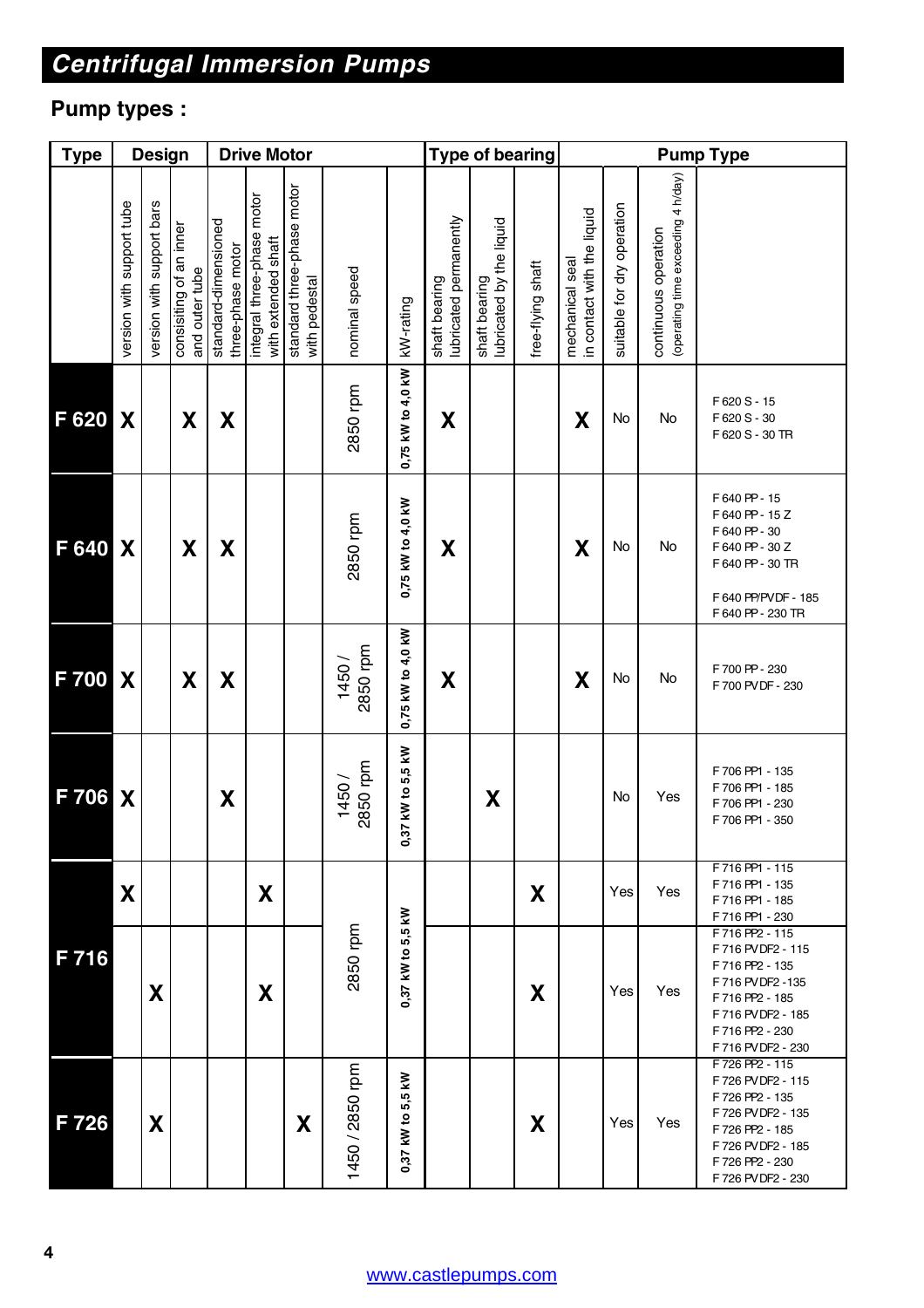### **Temperature limitations :**

| <b>Type</b>           |             | <b>Operating temperature</b>              |                                           |  |  |  |
|-----------------------|-------------|-------------------------------------------|-------------------------------------------|--|--|--|
|                       | material    | version with support tube                 | version with support bars                 |  |  |  |
| F620                  | S(316 Ti)   | $0^{\circ}$ C up to max. $+100^{\circ}$ C |                                           |  |  |  |
| F 640 - 15/30/15Z/30Z | PP          | $0^{\circ}$ C up to max. $+50^{\circ}$ C  |                                           |  |  |  |
| F 640 - 185           | <b>PP</b>   | $0^{\circ}$ C up to max. $+60^{\circ}$ C  |                                           |  |  |  |
|                       | <b>PVDF</b> | $0^{\circ}$ C up to max. $+80^{\circ}$ C  |                                           |  |  |  |
| F700                  | PP/PVDF     | $0^{\circ}$ C up to max. $+60^{\circ}$ C  |                                           |  |  |  |
| F706                  | PP          | $0^{\circ}$ C up to max. $+60^{\circ}$ C  |                                           |  |  |  |
| F716                  | PP          | $0^{\circ}$ C up to max. $+60^{\circ}$ C  | $0^{\circ}$ C up to max. $+80^{\circ}$ C  |  |  |  |
|                       | <b>PVDF</b> |                                           | $0^{\circ}$ C up to max. $+100^{\circ}$ C |  |  |  |
| F726                  | PP          |                                           | $0^{\circ}$ C up to max. $+80^{\circ}$ C  |  |  |  |
|                       | <b>PVDF</b> |                                           | $0^{\circ}$ C up to max. $+100^{\circ}$ C |  |  |  |

#### **Type code :**

| <b>Type</b> | <b>Material</b>                                                                |                           |                           |                       |                                                   |                   |                    | for                                          |
|-------------|--------------------------------------------------------------------------------|---------------------------|---------------------------|-----------------------|---------------------------------------------------|-------------------|--------------------|----------------------------------------------|
|             | PVDF=Polyvinylidenfluoride<br>S = stainless steel 316 Ti<br>PP = Polypropylene | version with support tube | version with support bars | open conical impeller | dosed centrifugal impeller                        | pump housing size | horizontal version | F 62<br>F 64<br>F 64<br>F 64<br>F 71<br>F 72 |
| F 620       | S                                                                              |                           |                           | 15                    |                                                   |                   |                    |                                              |
|             |                                                                                |                           |                           | 30                    |                                                   |                   | <b>TR</b>          |                                              |
|             |                                                                                |                           |                           | 15                    |                                                   |                   |                    |                                              |
|             | PP                                                                             |                           |                           |                       | 15Z                                               |                   |                    |                                              |
| F 640       |                                                                                |                           |                           | 30                    |                                                   |                   | TR                 |                                              |
|             |                                                                                |                           |                           |                       | 30Z                                               |                   |                    |                                              |
|             | PP / PVDF                                                                      |                           |                           |                       |                                                   | 185               |                    |                                              |
|             | PP                                                                             |                           |                           |                       |                                                   | 230               | TR                 |                                              |
| F 700       | PP / PVDF                                                                      |                           |                           |                       |                                                   | 230               |                    |                                              |
|             |                                                                                |                           |                           |                       |                                                   | 135               |                    |                                              |
| F 706       | PP                                                                             |                           |                           |                       |                                                   | 185               |                    |                                              |
|             |                                                                                |                           |                           |                       |                                                   | 230               |                    |                                              |
|             |                                                                                |                           |                           |                       |                                                   | 350               |                    |                                              |
|             |                                                                                |                           |                           |                       |                                                   | 115               |                    |                                              |
|             | PP / PVDF                                                                      | 1                         |                           |                       |                                                   | 135               |                    |                                              |
| F 716       |                                                                                |                           |                           |                       |                                                   | 185               |                    |                                              |
|             |                                                                                |                           |                           |                       |                                                   | 230               |                    |                                              |
|             |                                                                                |                           | $\overline{c}$            |                       |                                                   | 115               |                    |                                              |
|             | PP / PVDF                                                                      |                           |                           |                       | depending on the requested delivery rate and head | 135               |                    |                                              |
| F 726       |                                                                                |                           |                           |                       |                                                   | 185               |                    |                                              |
|             |                                                                                |                           |                           |                       |                                                   | 230               |                    |                                              |

**for example: F 620 S-15 F 640 PP-15Z F 640 PP-30 TR F 640 PVDF-185 F 716 PP1-115 F 726 PVDF2-230**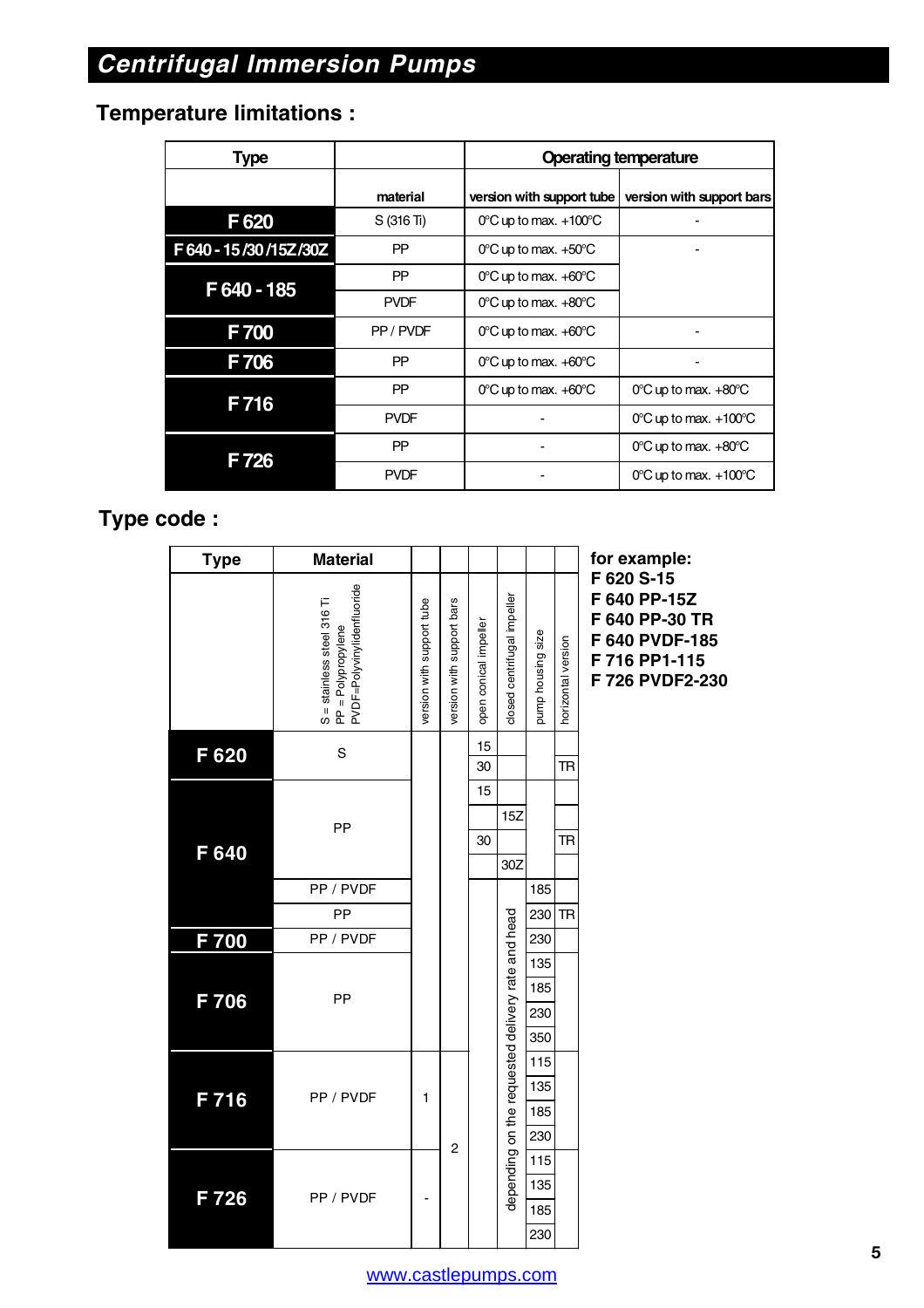### **Safety instructions**

- **When exceeding the temperature limitations, the pump will be damaged.**
- **The pumps are not allowed for use with flammable liquids ( ZONE 0 ).**
- **Only use the pump for its intended purpose.**
- **Only use the pump in connection with suitable pipelines, fittings and/or flexible hoses.**
- **Regularly check the pipelines, fittings, flexible hoses and power supply cables to ensure safe operation.**
- **Keep solvents away from the power supply cable.**
- **The pump should not be exposed to the weather.**



- **Comply with all relevant safety instructions. Wear appropriate protective clothing. ( Face shield, protective cloves, etc. )**
- **On three-phase motors comply with the safety instructions contained with the terminal box.**
- **Installation, maintenance and repairs to three-phase motors should only be carried out by suitably qualified personnel.**
- **Only use three-phase motors with a starter including and overload cut-out.**
- **Make sure that the supply voltage corresponds to the voltage indicated on the name plate.**
- **Comply with technical requirements of local power supply companies.**
- **Check direction of rotation of the three-phase motor. In case of portable use, check the conformity of phases at each socket to guarantee always the same direction of rotation. ( Direction of rotation according to the arrow on the bearing flange ).**
- Before inserting the electrical plug into the socket, ensure that the starter is set to "0" (Stop).

#### **Storage**

- Always store the pump in a vertical position.
- Temperature during storage should not drop below -10°C.
- Before starting operation, warm up the pump to operating temperature.

#### **Use in hazardous areas**



**Only use three-phase motors which are approved for use in hazardous areas ( ZONE 1 ).**

● Explosion-proof three-phase motors 0,37 to 5,5 kW, 1450 or 2850 rpm.



**Observe Test Certificate or Certificate of Conformity.**

**The installation and operation must comply with the relevant Health & Safety Regulations. ( In the Federal Republic of Germany these are "TRbF" and "BG Chemie" ).**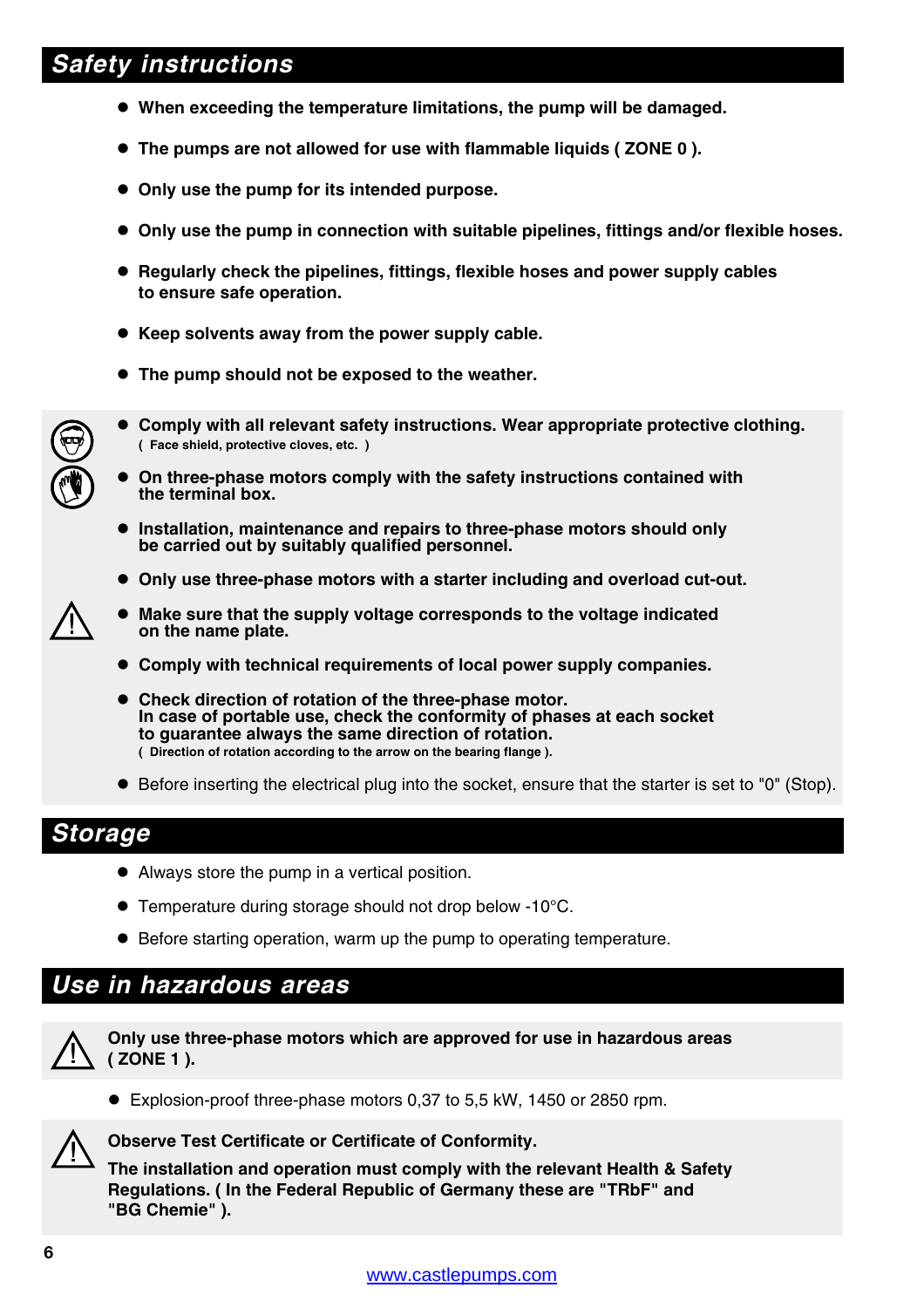### **Mounting instructions**



- **When fitting the mounting flange onto the container, no tensions must be transmitted to the pump.** Only fit the pump to a stable support to ensure a vibration-free running.
- **When pipelines are connected to the pump, no tensions must be transmitted to the pump.** In case of higher operating temperatures, bellow expansion joints have to be installed into the discharge pipe.
- **Avoid dry running on pump types F 620, F 640, F 700 and F 706.** On models with extension tube make sure that the motor will not be switched on, when the level of the liquid is underneath the pump housing. ( Minimum and maximum liquid level see dimensional drawing supplied with the pump ).
- **Distance to the bottom of the container should be approx. 40 80 mm** The distance to the bottom of the container depends on the immersion length of the pump. Temperature variations will cause variations in pump length.
- **In case of intense turbulences within the container in operating pump types F 620, F 640 and F 700** with longer immersion lengths, support the pump at approx. 2 m in a way that ensures that it may expand in axial direction ( Thermal elongation of the pump ).
- **The site of operation should be set up in a way that leakage may not cause any damage.**



 **Before untertaking any maintenance or repair to three-phase motors, disconnect them from the mains.**



 **Completely drain the pump for repair. Liquid may be retained within the cavities of the pump.**



 **Comply with all relevant safety instructions. Wear appropriate protective clothing. ( Face shield, protective gloves, etc. )**



**Make sure that the pump is securely mounted.**

#### **Cleaning**

**Clean the pump by flushing an appropriate cleaning agent.**

- Pump, flexible hose, pipelines and/or other fittings must be compatible with the cleaning agent.
- Do not use flammable cleaning agents.

#### **Repairs**

- Repairs to FLUX Centrifugal Immersion Pumps should only be carried out by suitably qualified personnel.
- Only cleaned and completely drained pumps may be returned to us for repair.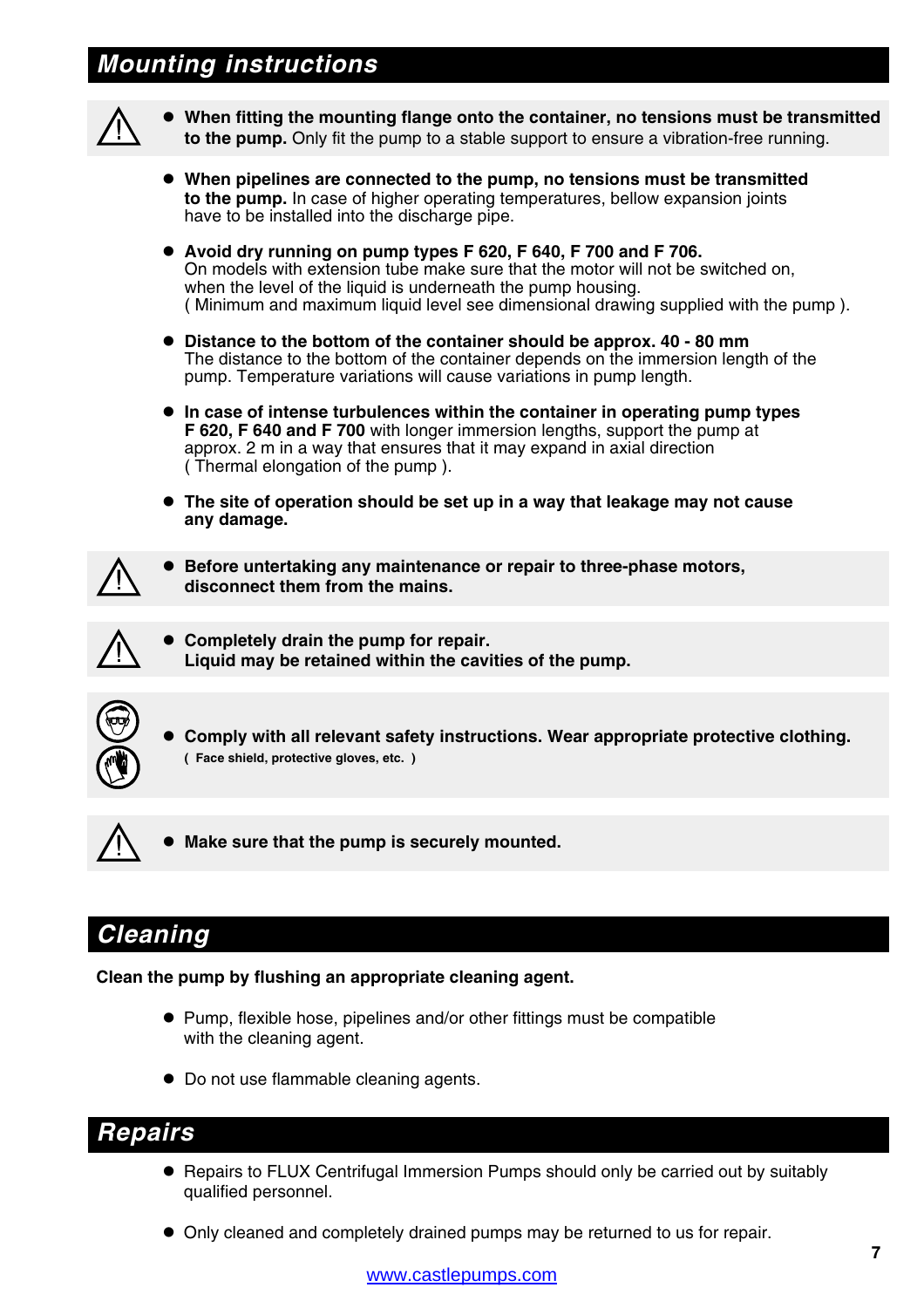### **Type F 620 S-15 / F 620 S-30 Replacement of conical impeller**

- **1.** Remove drive motor. Afterwards the pump shaft can be locked at the coupling.
- **2.** Unscrew entry housing ! Left-hand thread.
- **3.** Unscrew cap nut.
- **4.** Remove conical impeller.

### **Type F 640 PP-15 / F 640 PP-30 Replacement of conical impeller**

- **1.** Remove drive motor. Afterwards the pump shaft can be locked at the coupling.
- **2.** Unscrew entry housing ! Left-hand thread.
- **3.** Unscrew impeller cap and the nut below.
- **4.** Unscrew conical impeller ( $\triangle$  Make sure not to damage the mechanical seal).

**Type F 640-15Z / -30Z version with support tube and closed centrifugal impeller for thin liquids up to 150 mPas (cP)**

### **Replacement of centrifugal impeller**

- **1.** Remove drive motor. Afterwards the pump shaft can be locked at the coupling.
- **2.** Unscrew entry housing ! Left-hand thread.
- **3.** Unscrew impeller cap and the nut below.
- **4.** Unscrew centrifugal impeller ( $\triangle$  Make sure not to damage the mechanical seal).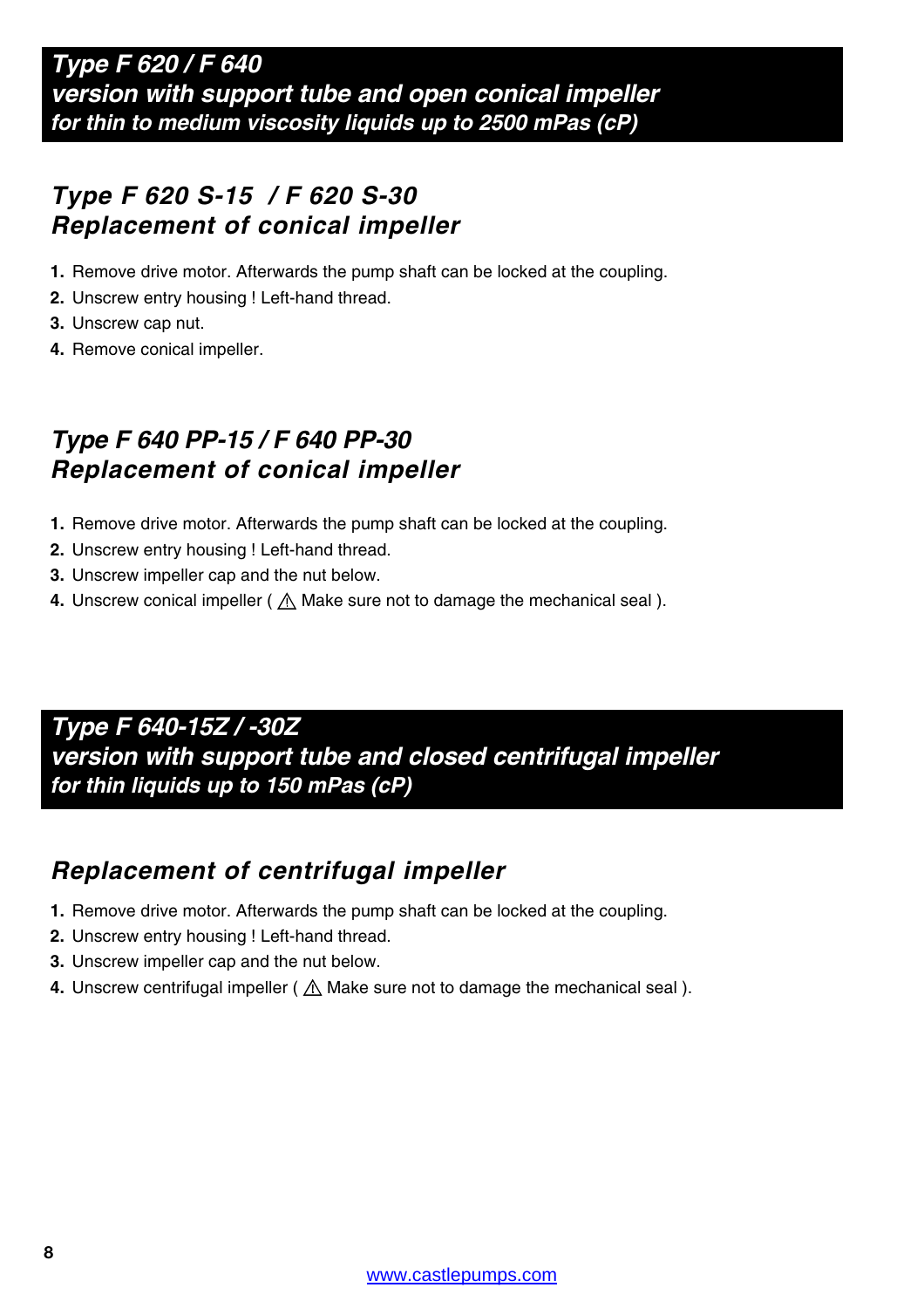### **Type F 620 S-30 TR / F 640 PP-30 TR / F 640 PP-230 TR for horizontal use**

### **Mounting instructions**

- **Only switch on the pump with a liquid feeding line connected to the pump inlet.**
- **Make sure that the pump is always filled with liquid.**



- **Make sure that the complete contents of the container can be collected in case of leakage. The site of operation should be set up in a way that leakage may not cause any damage.**
- **Stop valves should be installed at the pump inlet and outlet.**
- **Bellow expansion joints have to be installed into the discharge line of the pump ( Compensation of: temperature, pressure ...).**

### **Replacement of centrifugal impeller**



 **Before untertaking any maintenance or repair to the pump, disconnect three-phase motor from the mains.**



 **Comply with all relevant safety instructions. Wear appropriate protective clothing. ( Face shield, protective gloves, etc. )**

- **1.** Close the stop valves at the pump inlet and outlet.
- **2.** Remove the pump.
- **3.** Mark the stop valves and secure them against unintentional opening.



 **Completely drain the pump. Liquid may be retained within the cavities of the pump.**

- **4.** Remove drive motor. Afterwards the pump shaft can be locked at the coupling.
- **5.** Remove the screws and take off the cover of the pump housing or the entry housing.
- **6.** On model F 640 PP-30 TR unscrew impeller cap and the nut below.
- **6a.** On model F 620 S-30 TR unscrew cap nut.
- **7.** On model F 620 S-30 TR remove conical impeller. On model F 640 PP-230 TR unscrew centrifugal impeller.  $\land$  Make sure not to damage the mechanical seal.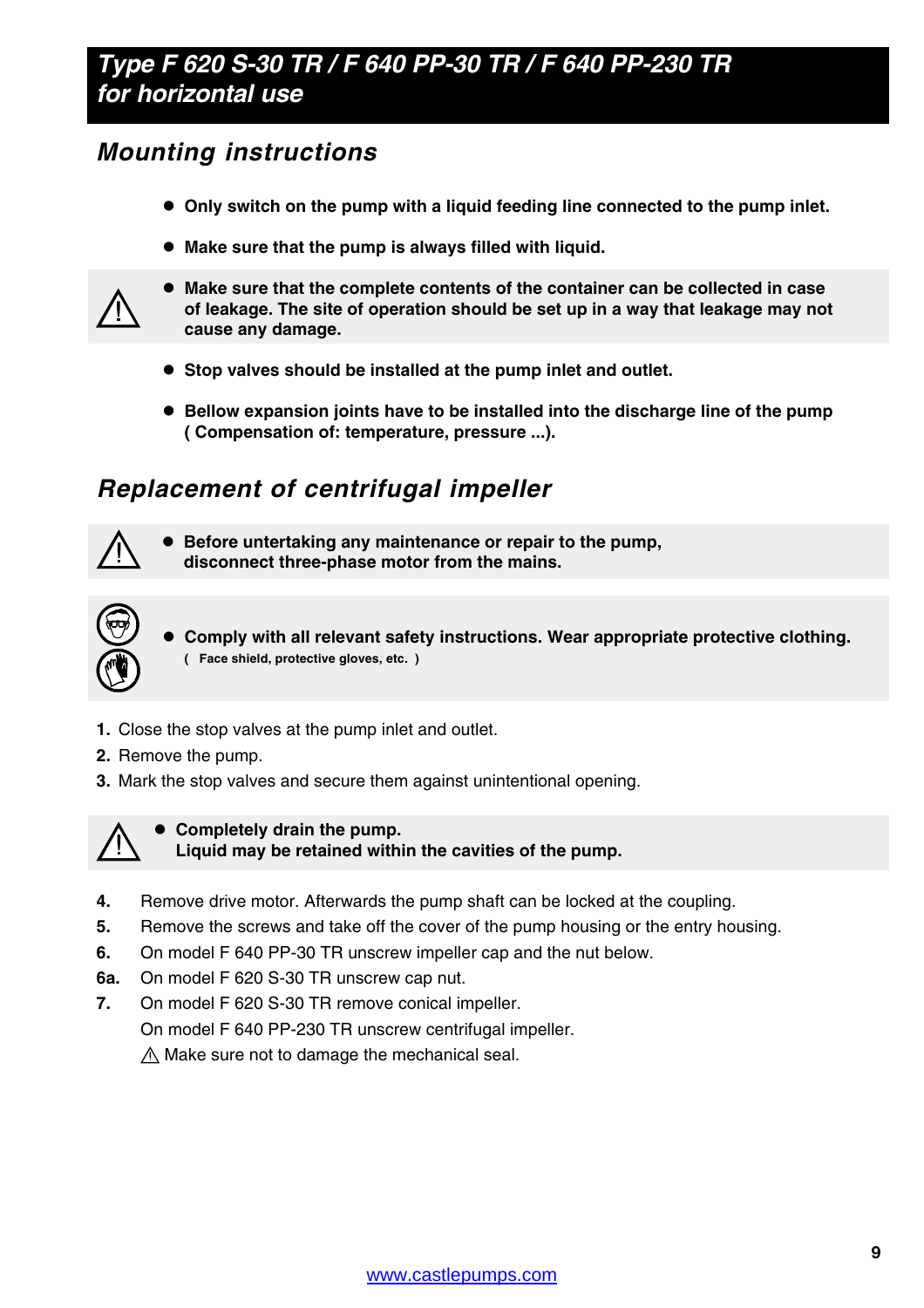#### **Type F 640-185 / F 700-230 version with support tube**

- **1.** Remove drive motor. Afterwards the pump shaft can be locked at the coupling.
- **2.** Remove screws (circlip) on the pump housing and take off cover of the pump housing.
- **3.** Unscrew impeller cap and the nut below.
- **4.** Unscrew centrifugal impeller ( $\triangle$  Make sur not to damage the mechanical seal).

#### **Variation in length depending on the temperature**

As all materials will expand or contract with temperature variations, it is important to know which minimum or maximum temperatures will be acceptable within the pump.

#### **Variation in length in m <sup>m</sup> per 1000 m <sup>m</sup> pum p length**

| Tem perature<br>'°C 1 |         | PP PVDF  | S        |
|-----------------------|---------|----------|----------|
| -20                   | $-4,00$ | -4,40    | -0.66    |
| $-10$                 | $-3,00$ | $-3,30$  | $-0,50$  |
| 0                     | $-2,00$ | $-2,20$  | $-0.33$  |
| 10                    | $-1,00$ | $-1, 10$ | $-0, 17$ |
| 20                    | 0,00    | 0.00     | 0,00     |
| 30                    | 1,80    | 1,30     | 0, 17    |
| 40                    | 3,60    | 2,60     | 0,33     |
| 50                    | 5,40    | 3,90     | 0,50     |
| 60                    | 7,20    | 5,20     | 0.66     |
| 70                    | 9,00    | 6,50     | 0,83     |
| 80                    | 10,80   | 7,80     | 0.99     |
| 90                    | 12,60   | 9,10     | 1,16     |
| 100                   | 14.40   | 10.40    | 1,32     |

On the version with support bars in PP and PVDF, variations in length are similar to stainless steel values.

#### **Example:**

Pump of **2000 mm** immersion length **in version with support tube** in **PP**. The pump must tolerate temperature variations in climate throughout the year, i.e. **0 °C** in winter up to **+40°C** in summer.

The **variation in length** of the **support tube** will be : **-2 mm per 1000 mm** in winter and **+3,6mm per 1000 mm** in summer. **This means -4 mm up to +7,2 mm at a length of 2000 mm.**

The **variation in length** of the **pump shaft** will be : **-0,33mm per 1000mm** in winter and **+0,33 mm per 1000 mm** in summer. **This means -0,7 mm up to +0,7 mm at a length of 2000 mm.**

As the variations in length of the support tube and of the pump shaft are quite different, this has a direct effect on the size of the gap between the pump housing and the centrifugal impeller, which will have a direct influence on the delivery rate of the pump and its efficiency.



www.castlepumps.com